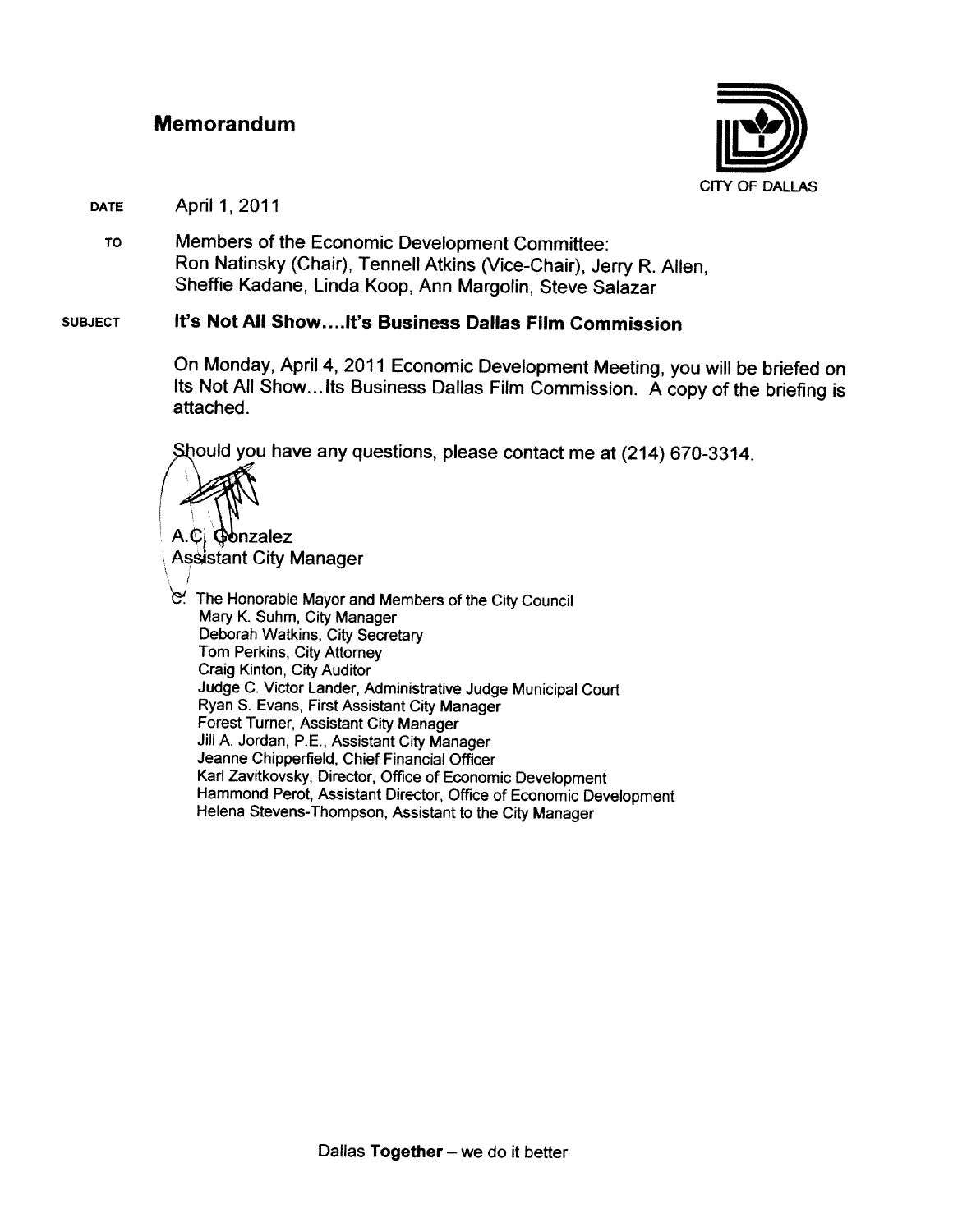# **It's Not All Show… It's Business!**



*City of Dallas, Office of Economic Development*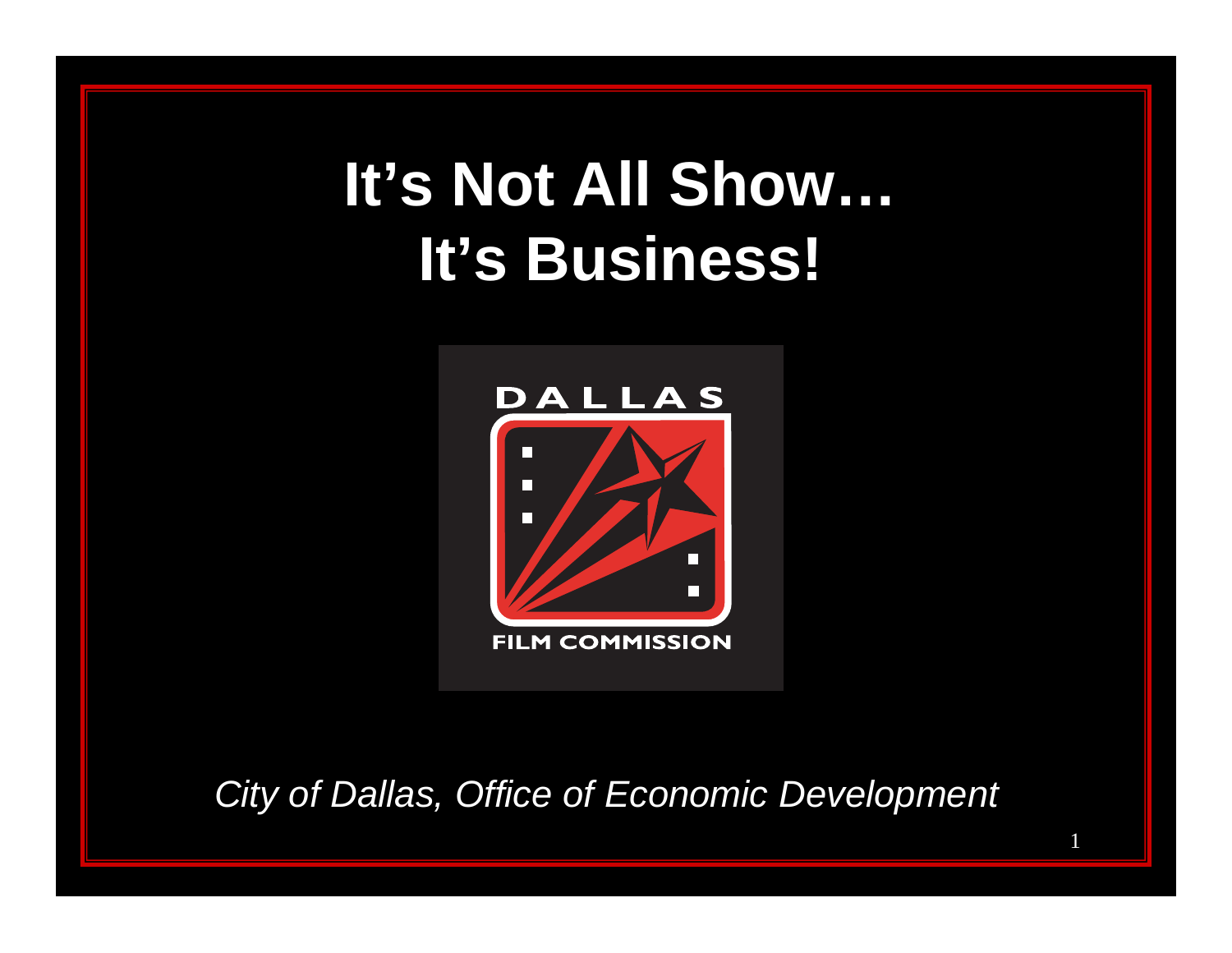## **What is a film commission? What is a film commission?**

**The "Agent" for Dallas. Represents the area to the film & creative media industries.**

 $\blacktriangleright$  **Official liaison. Bridges the gap between the community, government and filmmakers/content creators.**

 **Advocate. Works to garner support and understanding of the industry throughout the community in many different ways.** 

 $\blacktriangleright$  **Marketing arm. Sell the area and its resources in order to attract film, TV and related production.**

 $\blacktriangleright$  **Resource provider. Our strongest marketing tool has long been our large and diverse crew & talent pools as well as locations and infrastructure.**

 $\blacktriangleright$ **Economic developer. Our newest role in today's global economy.**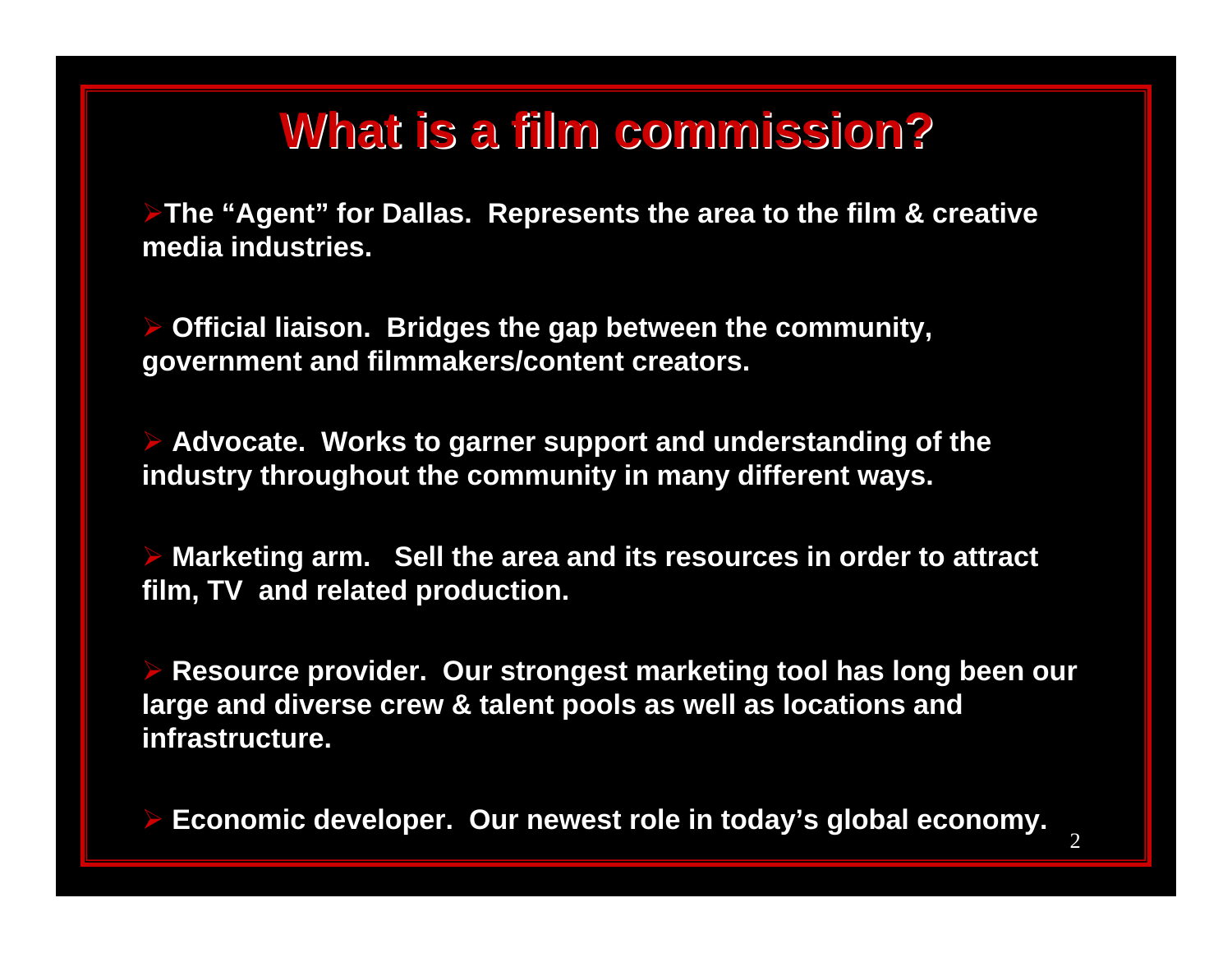

## 311 & 911 for filmmakers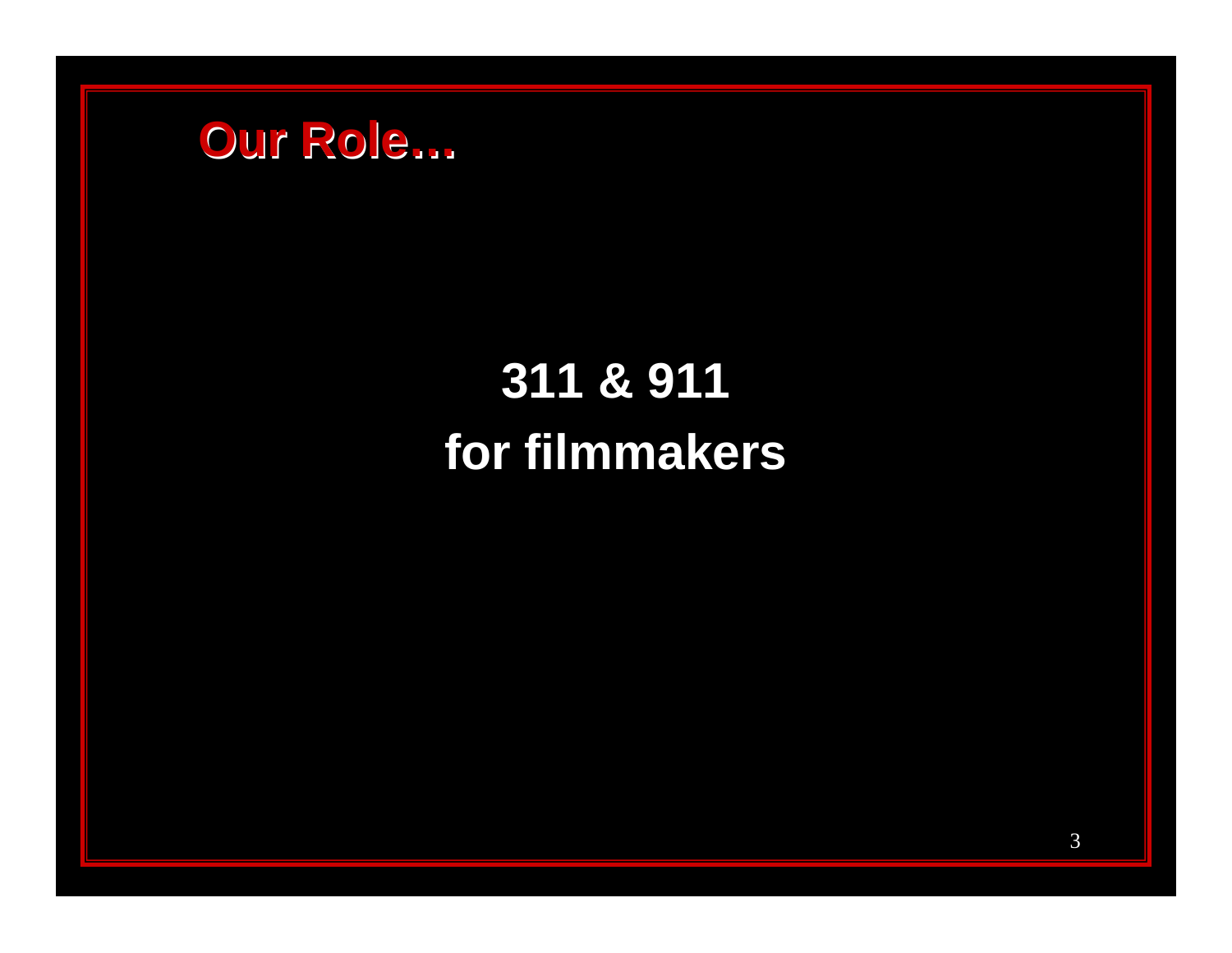## **What makes up the Film/Creative Media Industries: What makes up the Film/Creative Media Industries:**

- Feature Films
	- •Studio
	- •Independent
	- •Animated
	- •Short
	- •Student
- Television
	- •Shows & Series
	- •Made-for-TV Movies
	- •Sports & Specials
	- •Documentaries
- Corporate/Industrial Videos •Live events with video
- Commercials •Television •Internet •Infomercials
- Music Videos
- Music & Sound Recording
- Commercial Still Photography
- Video Game Development
- Internet webcasts & podcasts
- Talent screenwriters, crew, technicians, actors & performers • Agents & Agencies – Ad, PR, Literary, talent, etc…

**It's all this and more s all this and more…the creative industries are the creative industries are continually growing, changing, morphing and continually growing, changing, morphing and converging. converging.**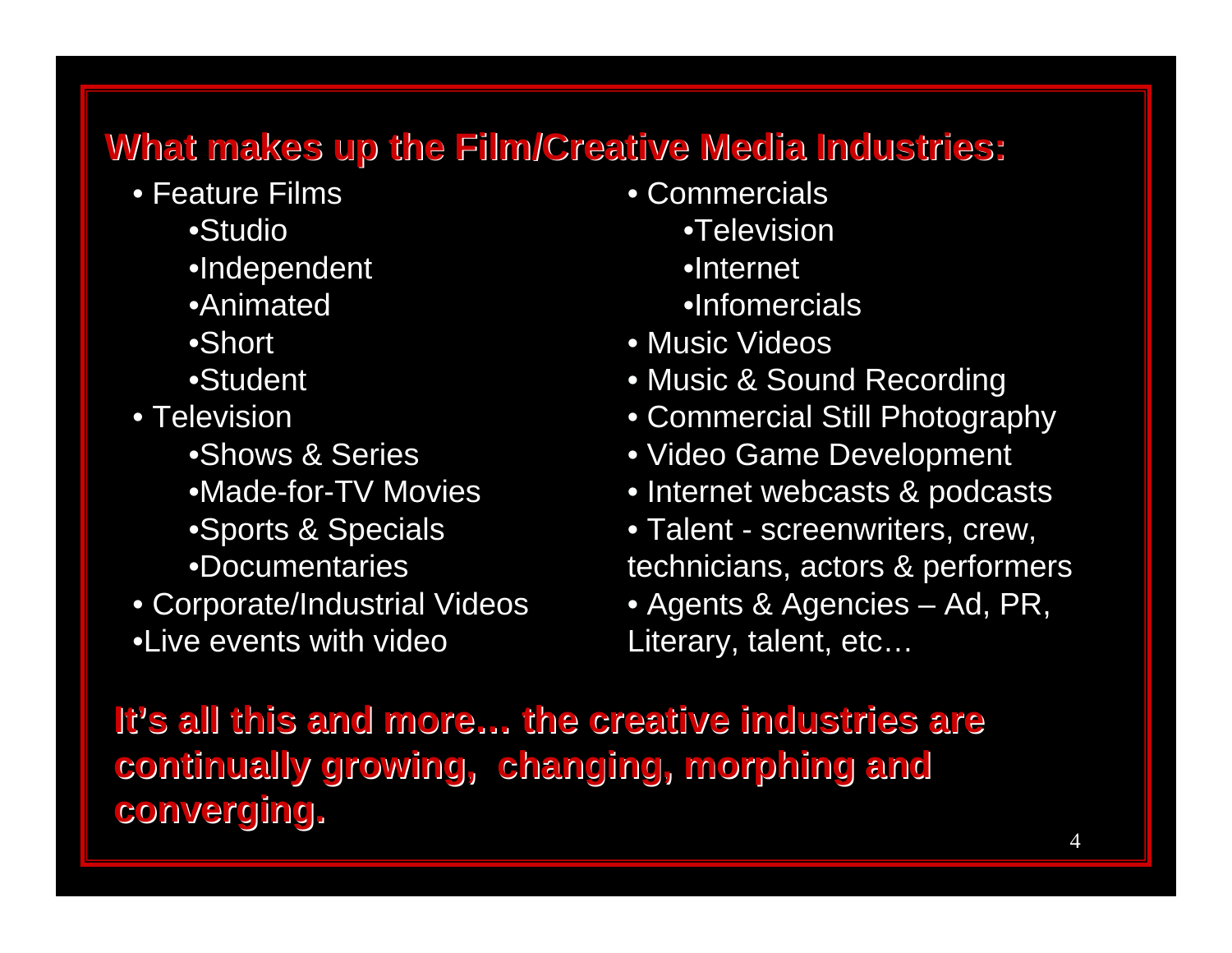### **Why Should we be Involved? Why Should we be Involved?**

**It's Economic Development** 

o **Creates JOBS** 

•**"The Good Guys" had approx. 285 individuals on payroll per day of filming. Includes crew, actors, extras & police.**

• **Reel FX Creative Studios employs over 250 individuals**

o **Economic Vibrancy**

•**One TV commercial can easily spend \$100k-\$300k on average**

•**One episode of a major TV series can spend \$1m+/- in spending**

•**Spending goes everywhere.**

•**"The Good Guys" had 110 primary vendors and that only covers those that they had accounts with. Many more received business.**

o **High ROI**

•**Known and tracked Dallas film industry business has the fiscal and economic impact of a new high-rise, downtown office tower.** •**DFC had a 3 person dept. with a budget of \$280k in FY '09-'10.**  •**FY '09 –'10 estimated tax impact of \$2.75m.**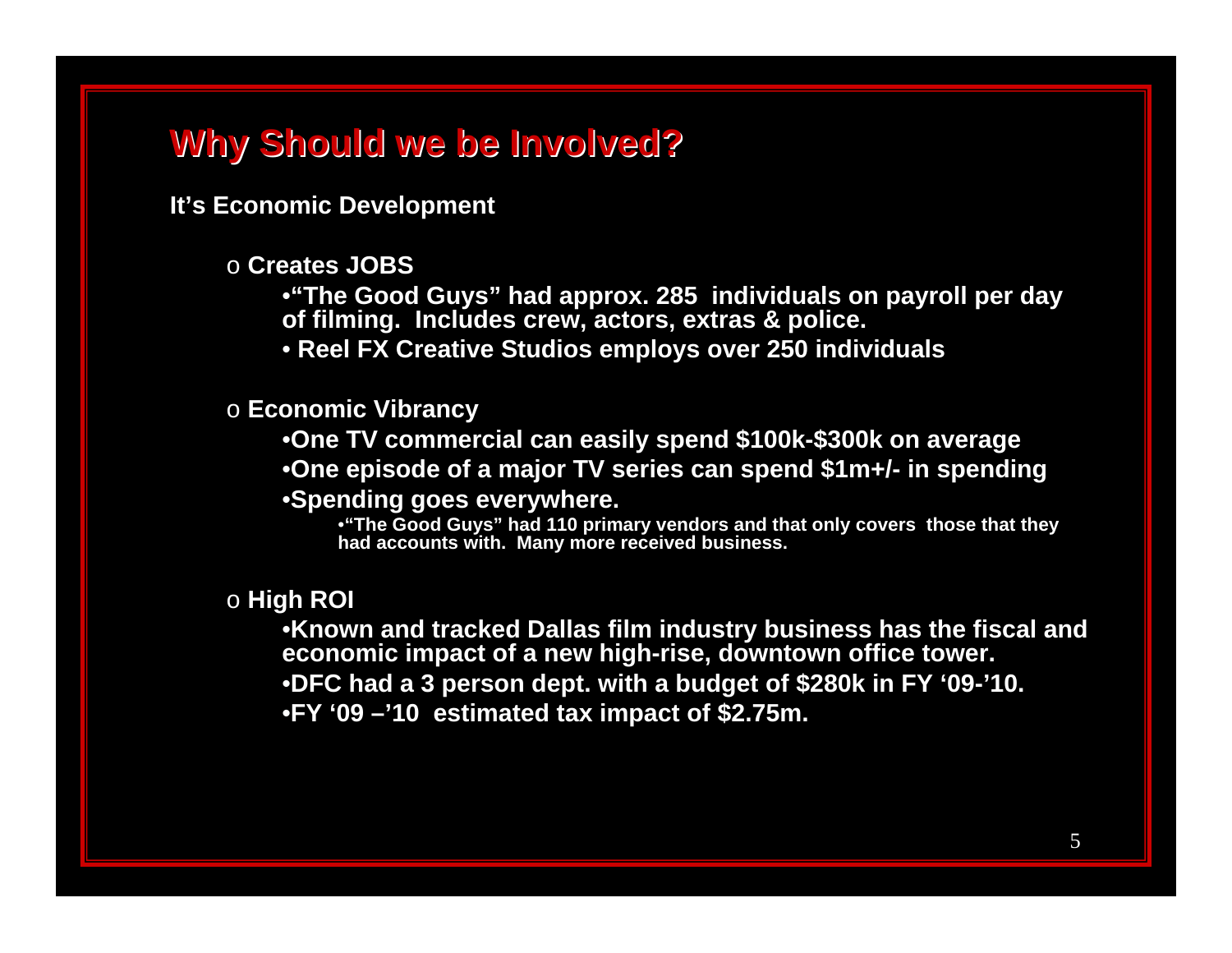### **Plus …**

#### $\blacktriangleright$ **Free Exposure in the Media**

- **Generates "buzz"**
- **Star spotting increased business in local hotels and restaurants they frequented**

 **Promotes tourism and other business** • **People want to visit, do business and live in places they see on screen.** 

#### **Promotes civic pride.**

• **The Dallas Observer named Dan Stark (Bradley Whitford's character in "The Good Guys") "The Best Hero of 2010".**

•**Locals love playing "where did they shoot that" and seeing their property on TV.**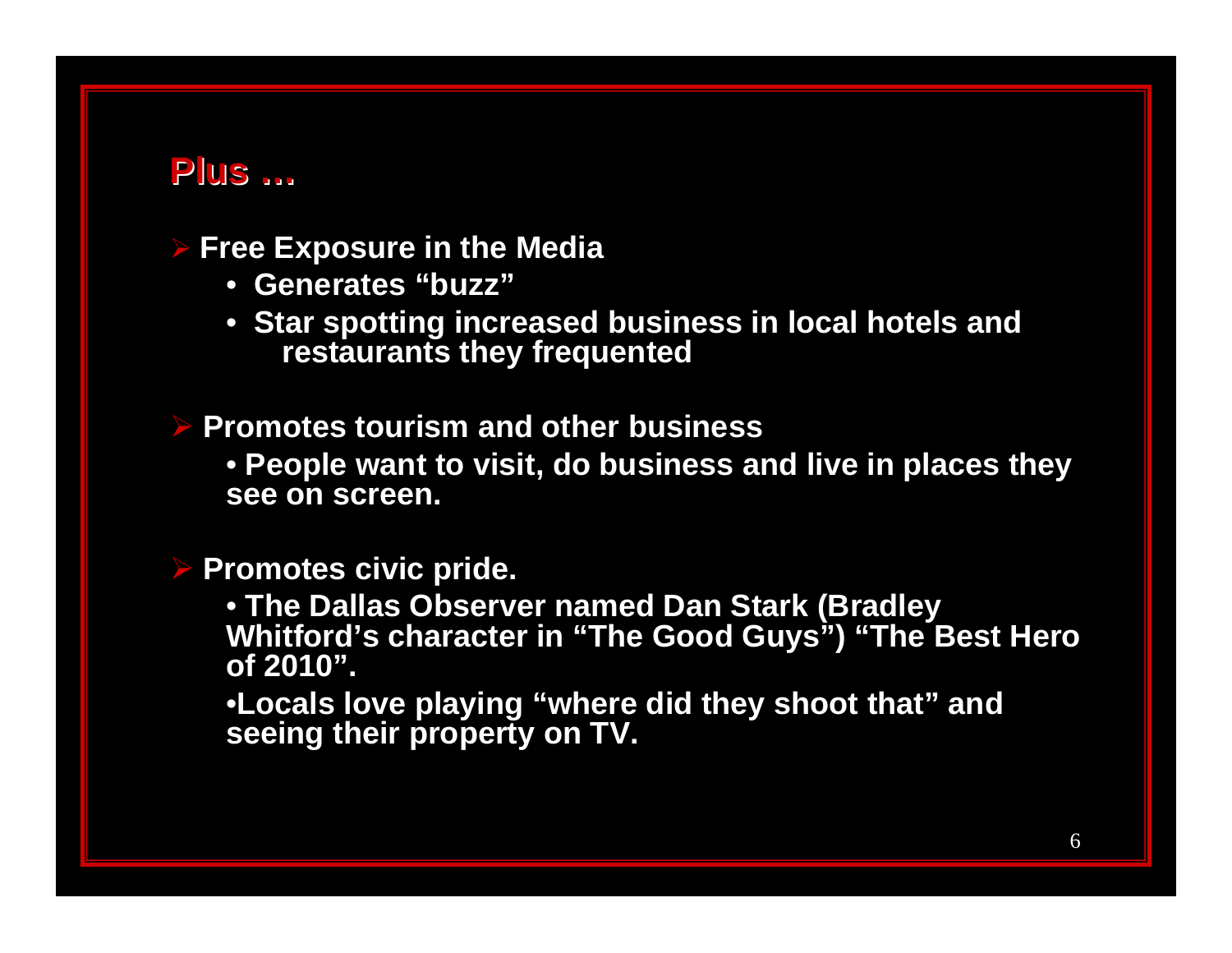### **Recent Changes Recent Changes**

#### $\blacktriangleright$ **In past years…**

• **The Dallas Film Commission was created as a department of the Dallas Convention & Visitors Bureau in Oct. 2002.**

• **In FY 2009, DFC moved to City of Dallas, Office of Economic Development.**

 **Under the City of Dallas** •**Configured an internal team** •**Created new relationships with developers, entrepreneurs and businesses.**

**At the state level**

•**The current incentive program kicked in.**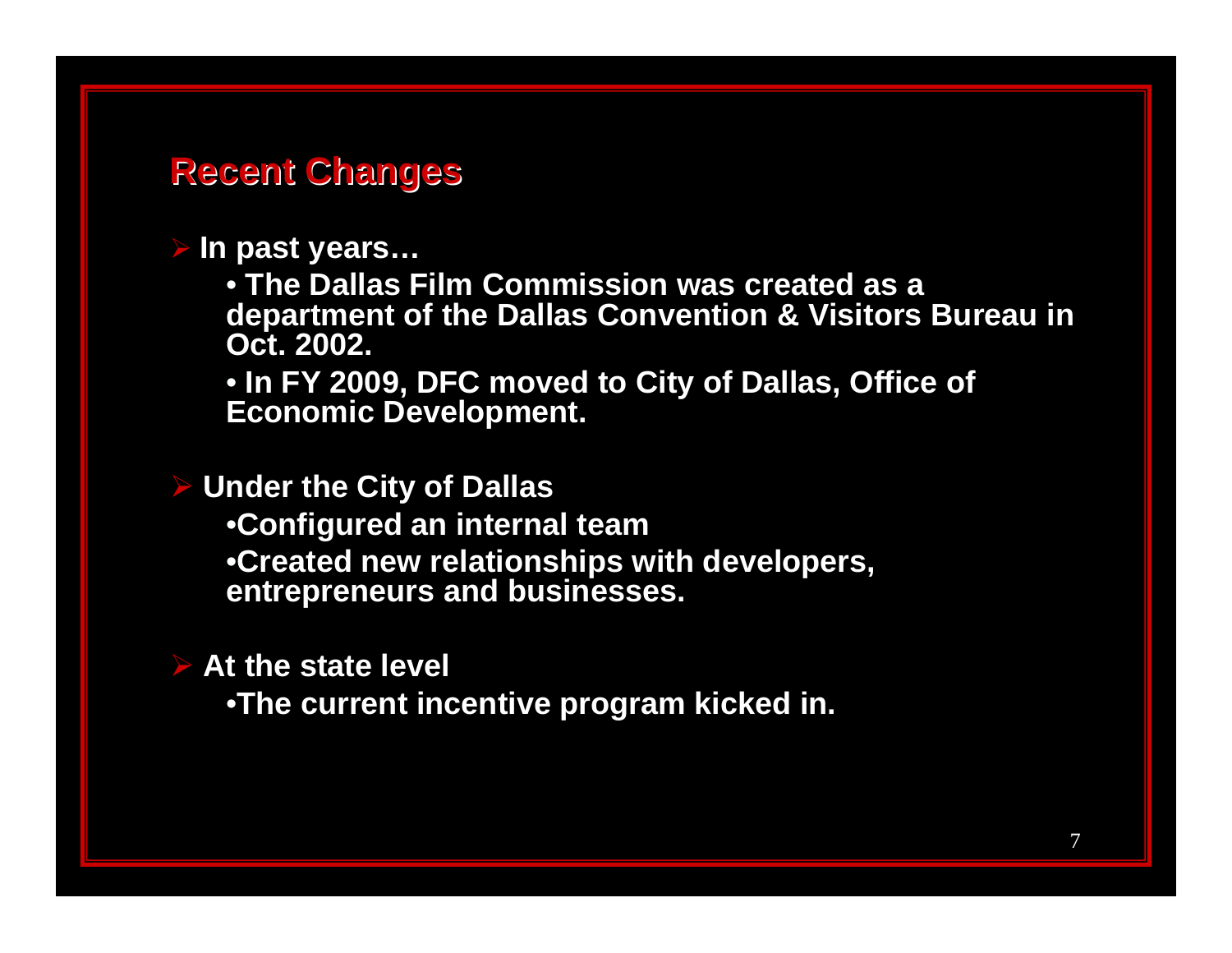## What's New in our Toolbox….

- $\blacktriangleright$ Access to the people who can make things happen.
- $\blacktriangleright$  Better service through improved internal coordination and communication.
- $\blacktriangleright$ Leveraging City properties.
- $\blacktriangleright$ Ability to create new infrastructure - 2901 S. Lamar Studio, and more on the drawing table.
- $\blacktriangleright$  $\triangleright$  New website – [www.dallasfilmcommission.com](http://www.dallasfilmcommission.com/)
- $\blacktriangleright$  Reel-Scout – location, project and contact management system.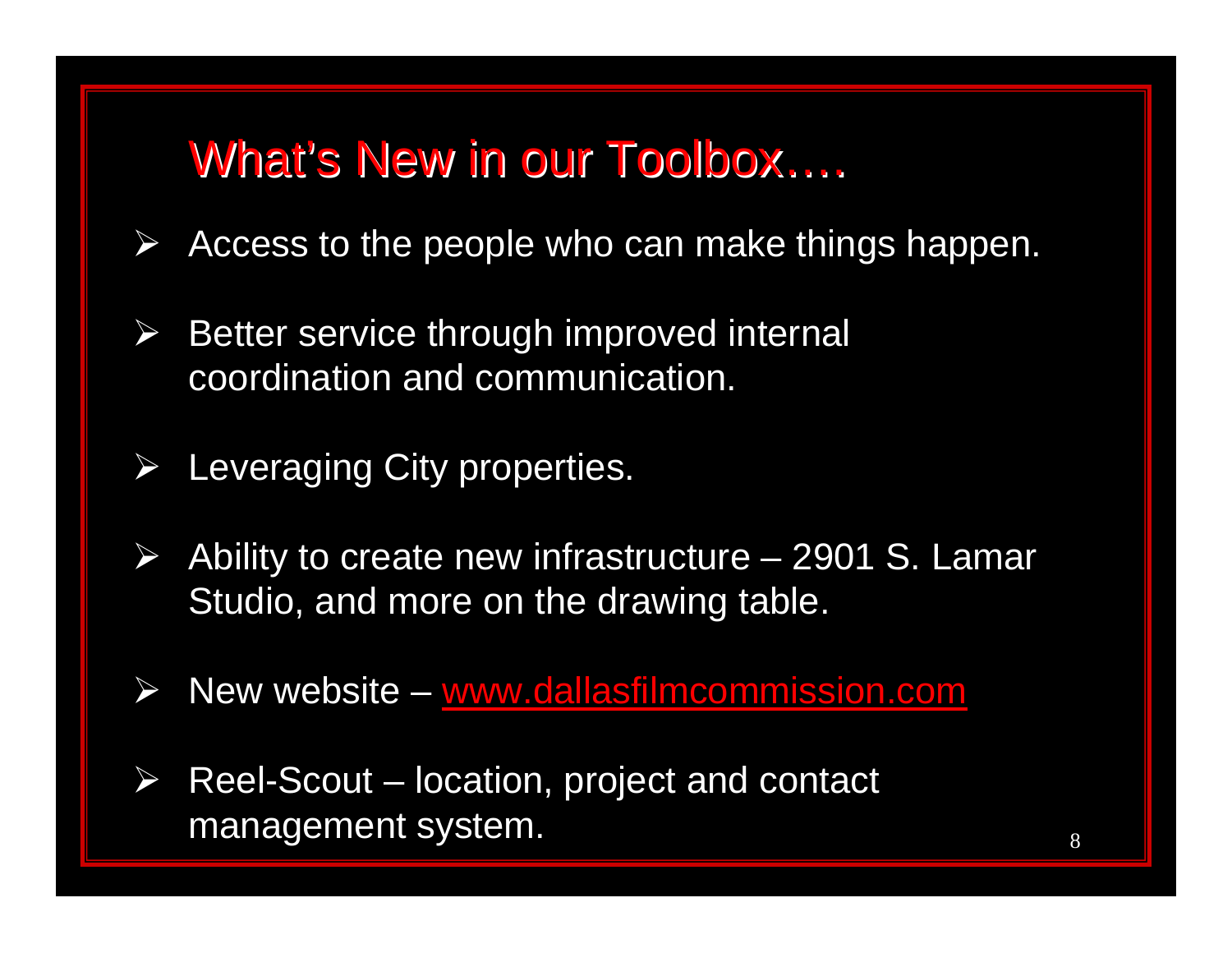## **It's working: s working:**

*"Shooting in and around Dallas has made "Prison Break" quite simply one of the most visually arresting dramas on television.* 

*Within minutes of leaving the city proper, we can find the most incredible variety of 'looks', and the main streets of anytown, U.S.A.* 

*We could never have made the move (to Dallas) without the resources of the city's deep talent pool and crew base and its competitive rates. It's a 'win' for all Involved."*-*Gary Newman and Dana Walden Twentieth Century Fox Television Presidents*



*Prison Break Prison Break*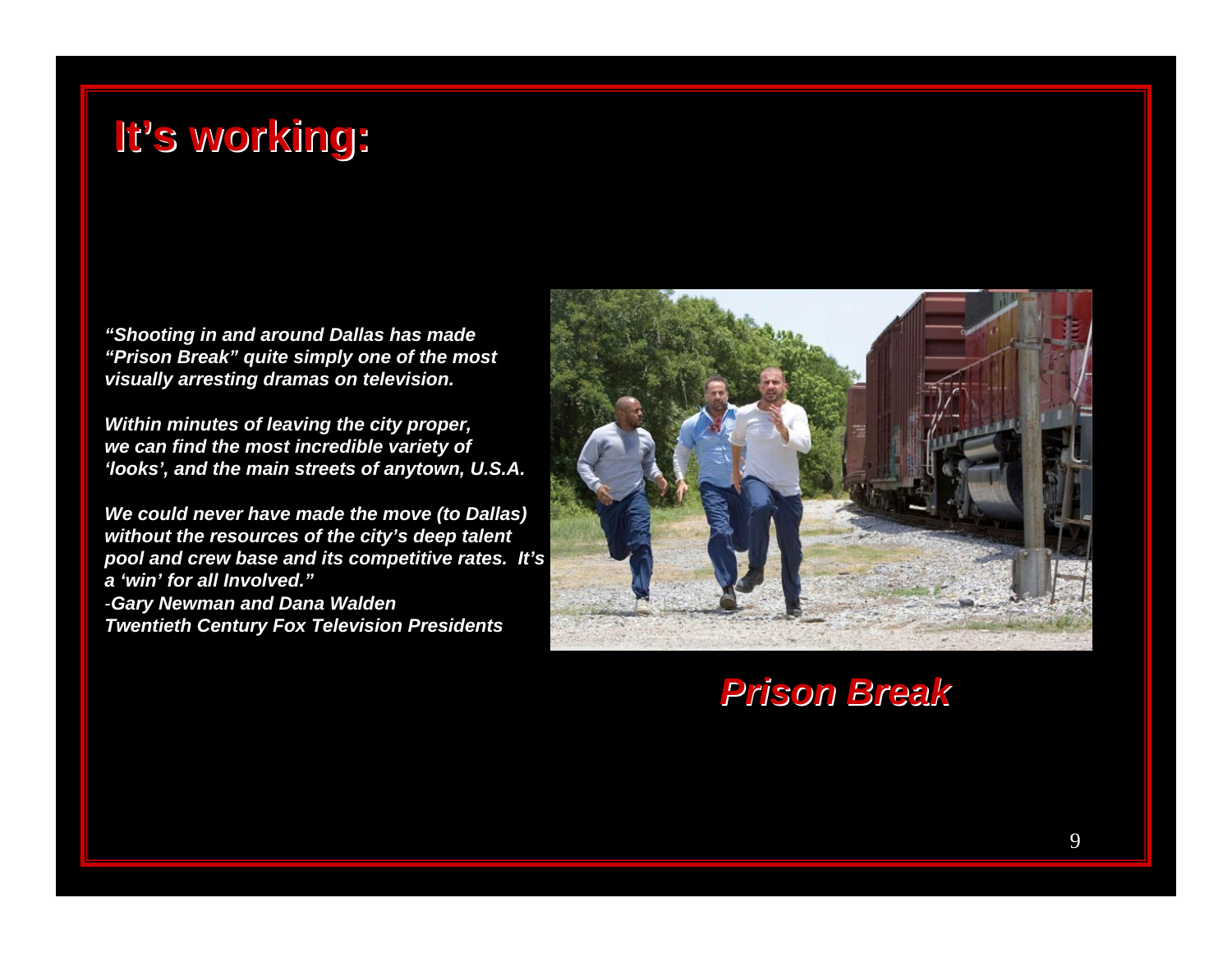# Last Year's Success Story

3 - Network television pilots with series pickups \$73.6m in Direct Spending, \$169.2m Economic Impact







### **NBC**

by Warner Brothers 20 Episodes shot, 18 aired \$38m Direct Spending \$87.4m Economic Impact

### **FOX**

by Fox TV Studios 20 Episodes shot & aired \$24.5m Direct Spending \$56.3m Economic Impact

+ Bonus Set in Dallas

### **FOX**

by 20<sup>th</sup> Century Fox TV 6 Episodes shot, 2 aired \$11.1m Direct Spending \$25.5m Economic Impact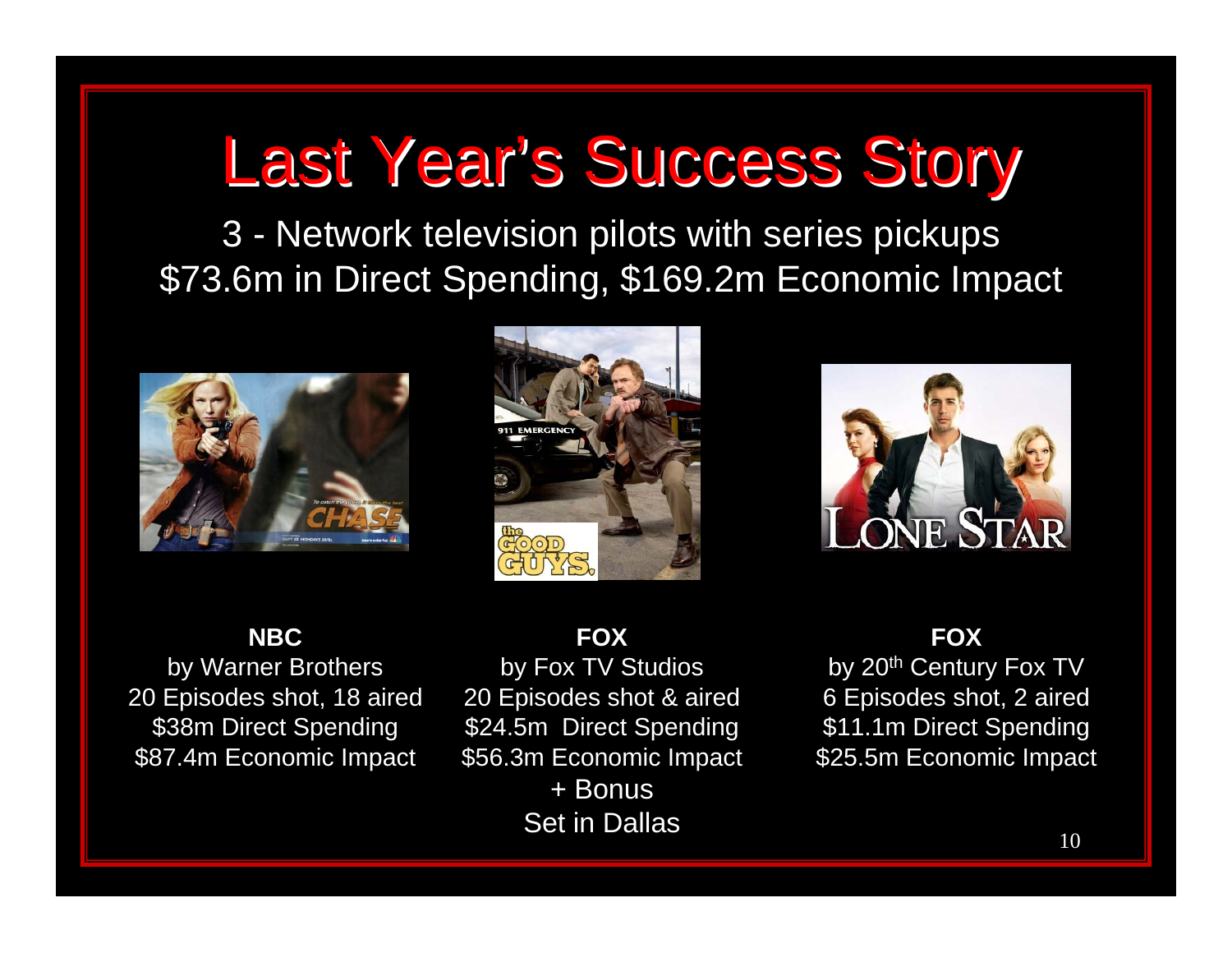# And there were these,





# and more...

























**CONSPIRACY THEORY** 

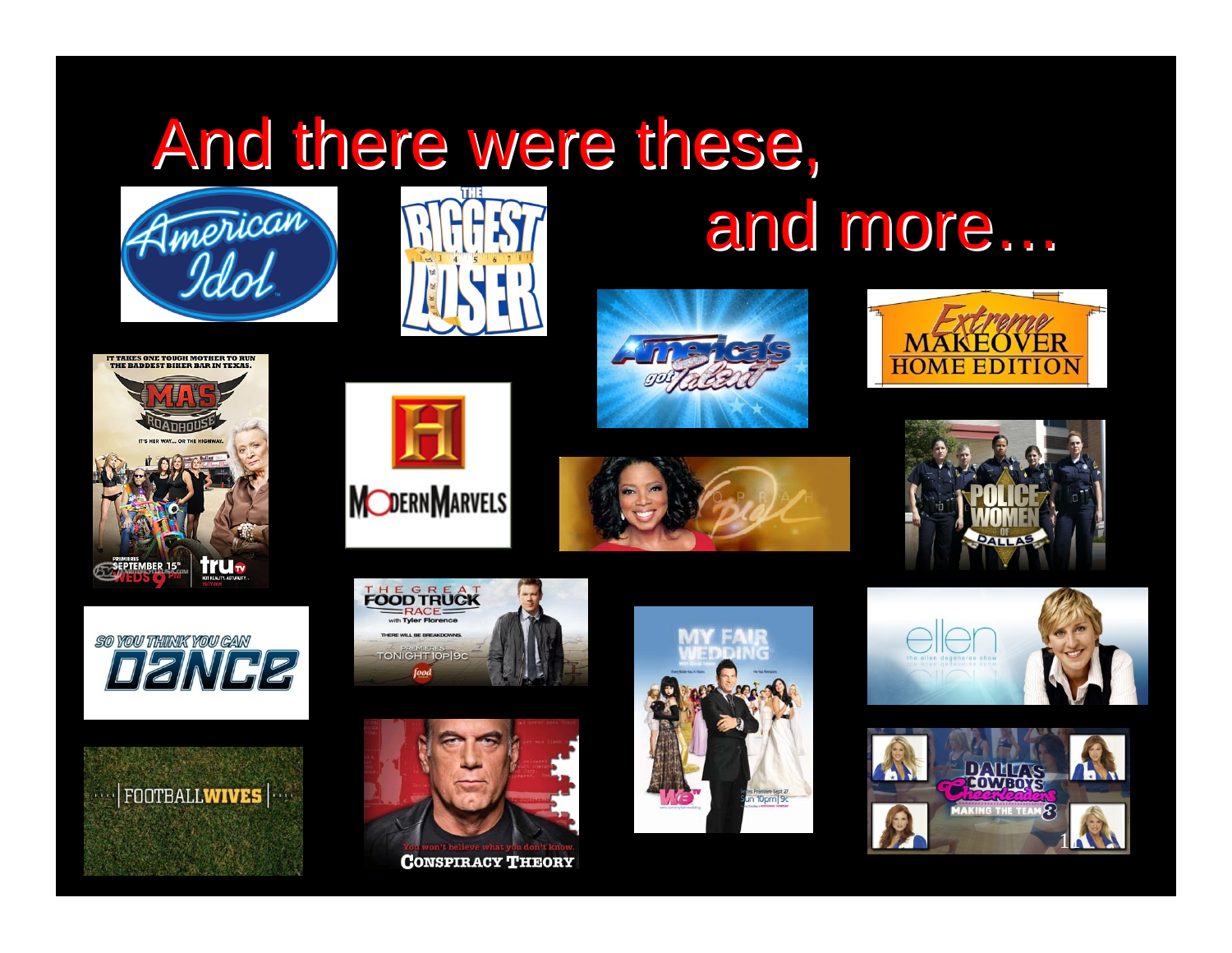# Last Year's Successes Continued ....

- 107 Commercials \$21,757,061 (10 animated)
	- 21 Feature Films \$11,841,658 (3 animated)
	- 67 Television Series/Reality Shows \$69,995,158
	- 13 Video Games \$20,019,045
	- 42 Still Photo shoots \$1,310,000
	- 11 Documentary \$1,065,000
	- 14 Industrials \$705,000
		- 8 Music Videos \$480,000
	- 29 Other \$2,576,474

## **FY '09-'10 –320 Total Projects 320 Total Projects \$129.8m \$129.8m -Direct Spending Direct Spending \$298.5 -Economic Impact Economic Impact** <sup>12</sup>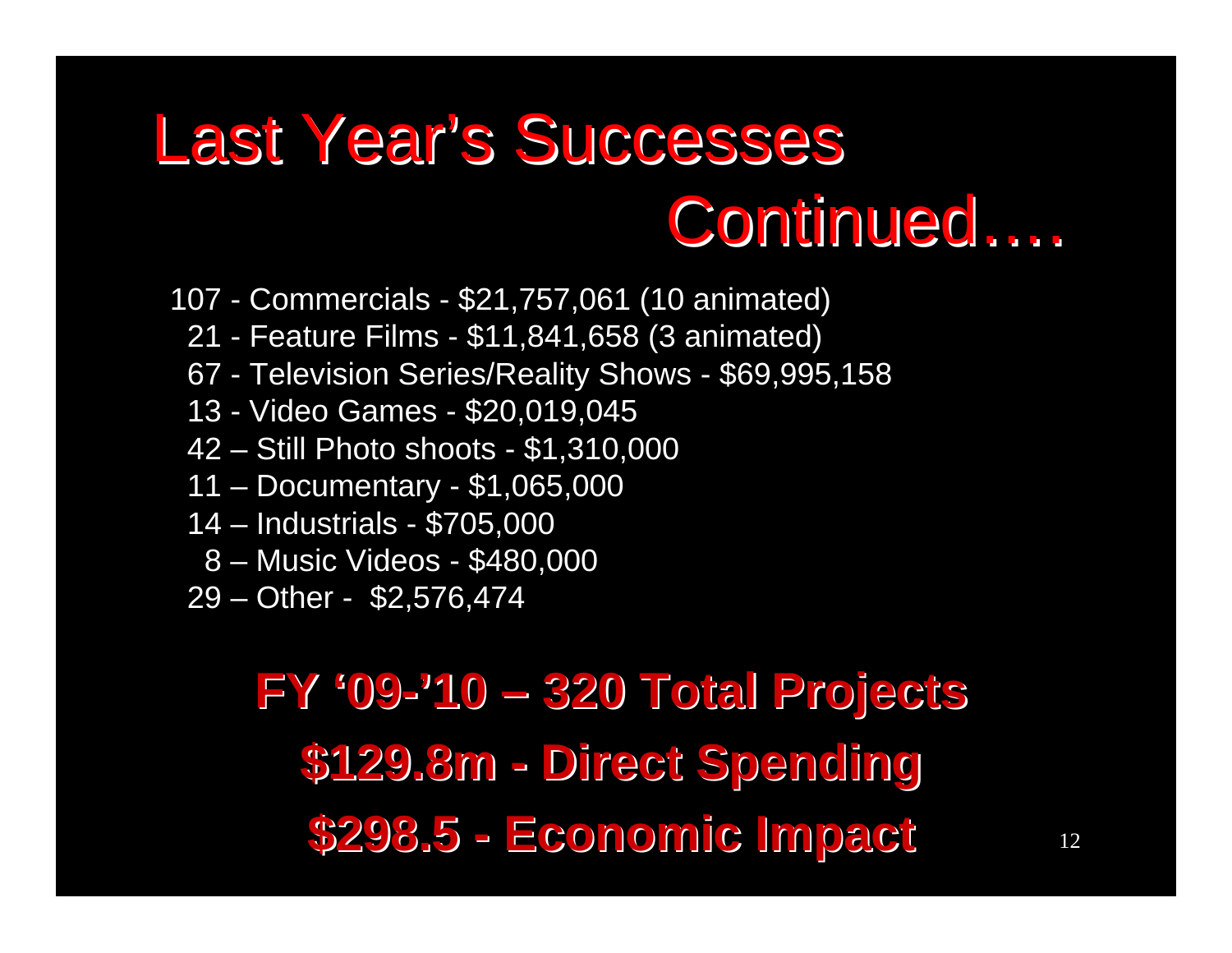## The Challenges & The Challenges & Opportunities Continue Opportunities Continue … .

What we need to keep doing:

- State Incentive Program is crucial
- Further strengthen communication •Internally •With our customers
- Leverage our assets wisely

• Make sure our current clients have good experiences, success breeds success.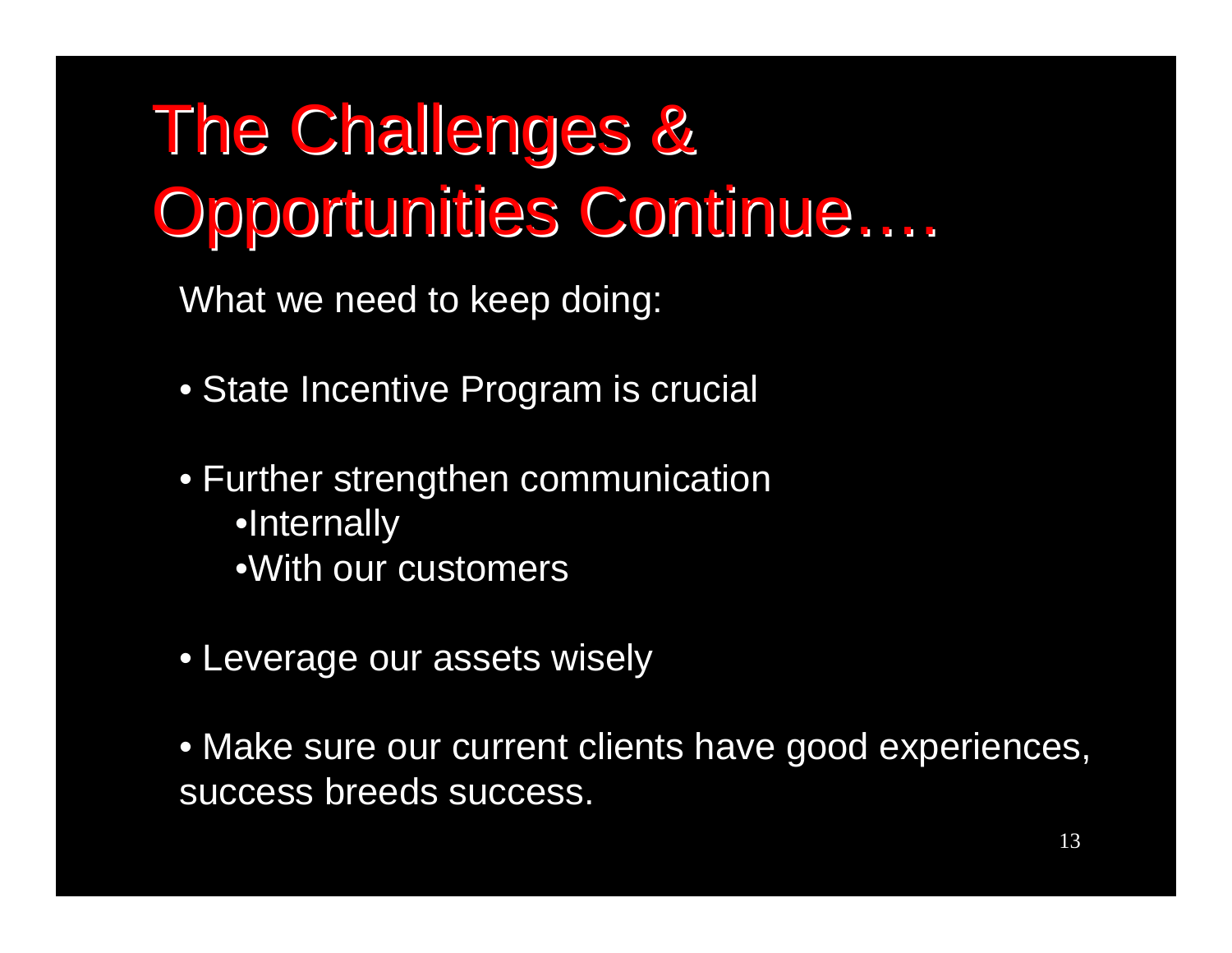# This Year So Far....

2 - Major television pilots with plenty of buzz Both set in Dallas with high potential of series pickups



**\$16m – –Est. Economic Impact Est. Economic Impact**